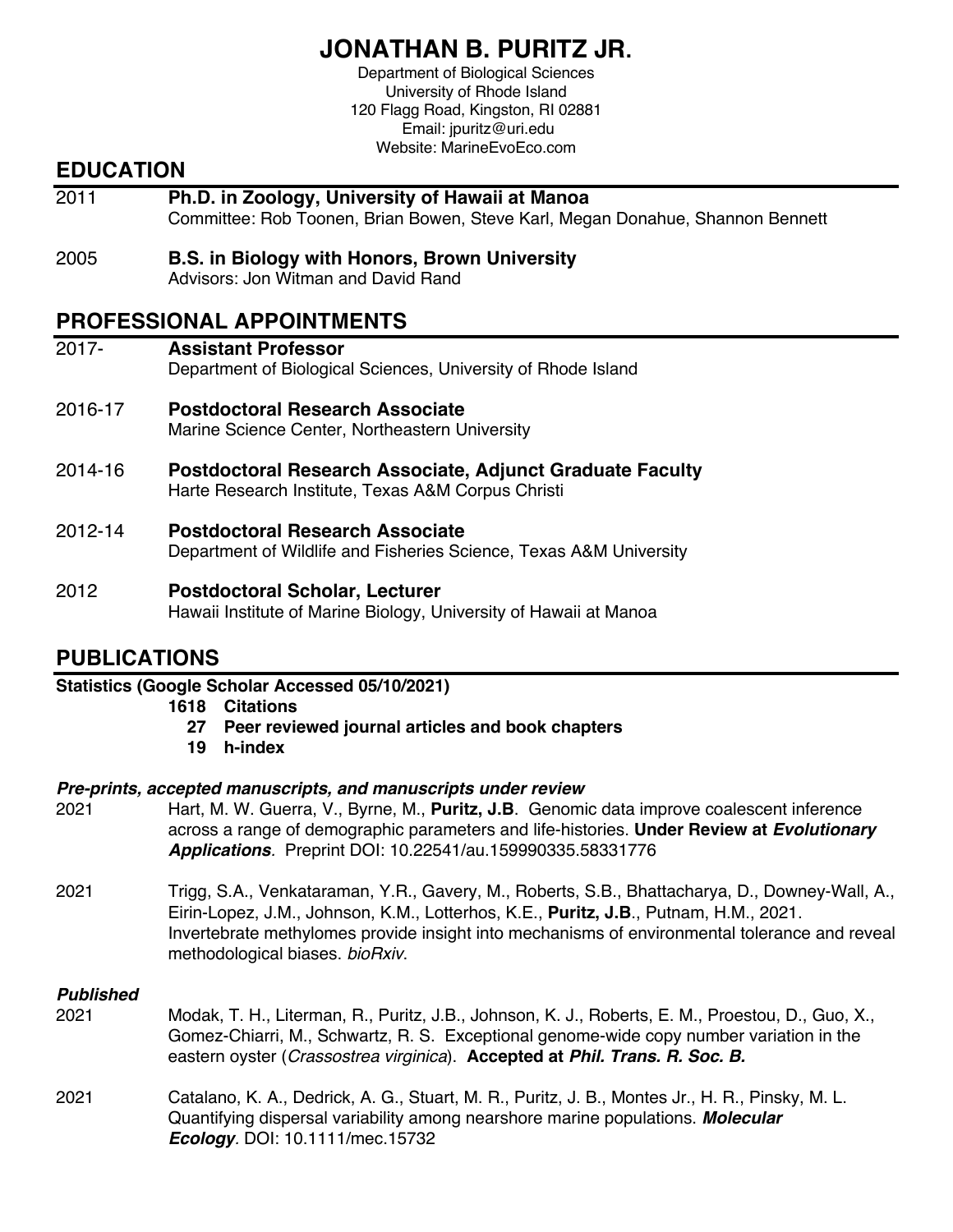| 2020 | Hart, M.W. and Puritz, J.B. Correction to 'Extraordinarily rapid life-history divergence<br>between Cryptasterina sea star species'. Proceedings of the Royal Society B, 287(1930),<br>p.20201325. DOI: 10.1098/rspb.2020.1325                                                                                      |
|------|---------------------------------------------------------------------------------------------------------------------------------------------------------------------------------------------------------------------------------------------------------------------------------------------------------------------|
| 2018 | O'Leary, S.J., Puritz, J. B., Willis, S.C., Hollenbeck, C.M. and Portnoy, D.S., 2018. These aren't<br>the loci you're looking for: Principles of effective SNP filtering for molecular ecologists. Molecular<br>ecology. DOI: 10.1111/mec.14792<br>A top downloaded paper of 2019                                   |
| 2018 | Schiebelhut, L.M., Puritz, J. B., and Dawson, M.N. Decimation by sea star wasting disease and<br>rapid genetic change in a keystone species, Pisaster ochraceus. Proceedings of the National<br>Academy of Sciences, p.201800285.                                                                                   |
| 2018 | <b>Puritz, J. B., and Lotterhos, K. E. Expressed Exome Capture Sequencing (EecSeq): a method</b><br>for cost-effective exome sequencing for all organisms with or without genomic resources.<br>Molecular Ecology Resources. DOI: 10.1111/1755-0998.12905                                                           |
| 2017 | Puritz, J. B., Keever, C. C., Addison, J. A., Barbosa, S. S., Byrne, M., Hart, M. W., Grosberg, R.<br>K., Toonen, R. J. Life history predicts past and present population connectivity in two sympatric<br>sea stars. Ecology and Evolution. DOI: 10.1002/ece3.2938                                                 |
| 2017 | Willis, S. C., Hollenbeck, C. M., Puritz, J.B., Gold, J. R., Portnoy, D. S. Haplotyping RAD loci<br>as an efficient method to characterize and filter paralogs and manage linkage disequilibrium.<br>Molecular Ecology Resources. DOI: 10.1111/1755-0998.12647                                                      |
| 2016 | Puritz, J. B., Portnoy, D. S., Gold, J. R. Fine-scale partitioning of genomic variation among<br>recruits in an exploited fishery: causes and consequences. Scientific Reports. DOI:<br>10.1038/srep36095                                                                                                           |
| 2016 | Selkoe, K.A., D'Aloia, C. C., Crandall, E. D., lacchei, M. I., Liggins, L., Puritz, J. B., von der<br>Heyden, S., Toonen, R. J. A decade of seascape genetics: contributions to basic and applied<br>marine connectivity. Marine Ecology Progress Series 554: 1-19. doi:10.3354/meps11792<br><b>Feature Article</b> |
| 2015 | Portnoy, D. S., Puritz, J. B., Hollenbeck, C. M., Gelsleichter, J., Chapman, D., Gold, J. R.<br>Selection and sex-biased dispersal in a coastal shark: the influence of philopatry on adaptive<br>variation. Molecular Ecology 24: 5877-5885. doi: 10.1111/mec.13441                                                |
| 2015 | Gold, J. R., Willis, S. C., Renshaw, M. A., Buentello, A., Walker, Jr., H. J., Puritz, J. B.,<br>Hollenbeck, C. M., Voelker G. Phylogenetic relationships of tropical eastern Pacific snappers<br>(Lutjanidae) inferred from mtDNA sequences. Systematics and Biodiversity<br>DOI:10.1080/14772000.2015.1078857     |
| 2014 | Puritz, J.B., Matz, M. V., Toonen, R. J., Weber, J. N., Bolnick, D. I., Bird, C. E. Comment:<br>Demystifying the RAD fad. Molecular Ecology 23: 5937-5942. doi: 10.1111/mec.12965<br>2nd Most Accessed Paper for 2014-2015                                                                                          |
| 2014 | <b>Puritz, J. B., Hollenbeck, C. M., Gold, J. R. dDocent. a RADseq, variant-calling pipeline</b><br>designed for population genomics of non-model organisms. PeerJ 2:e431<br>http://dx.doi.org/10.7717/peerj.431                                                                                                    |
| 2014 | <b>Puritz, J. B.</b> , Renshaw, M. A., Abrego, D., Vega, R. R., Gold, J. R. Reproductive variance of<br>brood dams and sires used in restoration enhancement of spotted seatrout (Cynoscion<br>nebulosus) in Texas bays and estuaries. North American Journal of Aquaculture 76:407-414                             |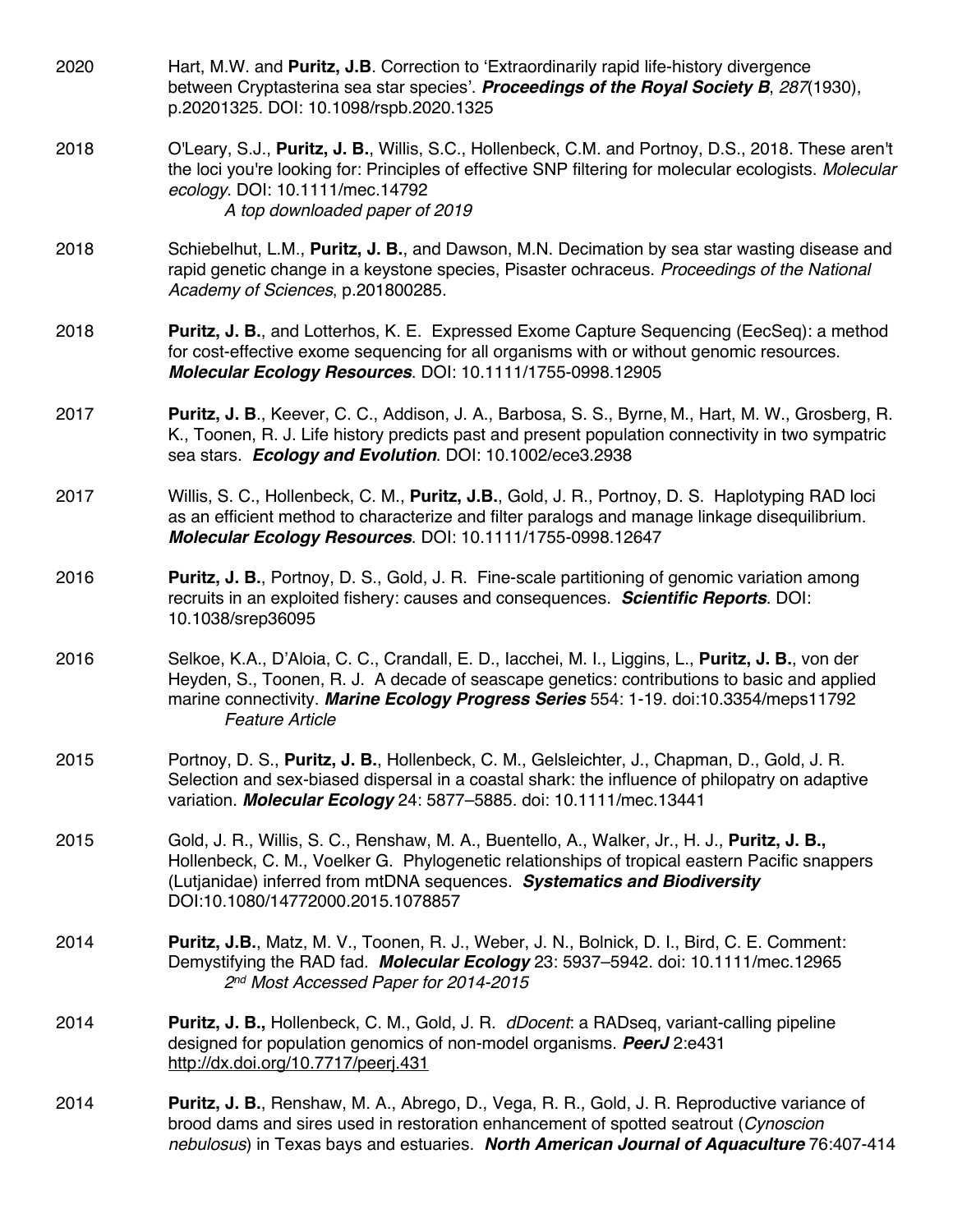- 2013 Toonen, R. J., **Puritz, J. B.,** Forsman, Z.H., Whitney, J. L., Fernandez-Silva, I., Andrews, K. A., Bird, C. E. ezRAD: a simplified method for genomic genotyping in non-model Organisms. *PeerJ 1:e203* http://dx.doi.org/10.7717/peerj.203
- 2013 Keever, C., **Puritz, J. B.,** Addison, J. A., Byrne, M., Grosberg, R. K., Toonen R. J., Hart, M.W. Shallow gene pools in the high intertidal: Extreme loss of genetic diversity in viviparous sea stars (Parvulastra). *Biology Letters* 9:20130551 doi:10.1098/rsbl.2013.0551
- 2013 Andrews, K. R., Perrin, W. F., Oremus, M. Karczmarski, L., Bowen, B. W., **Puritz, J. B.**, Toonen, R. J. The evolving male: spinner dolphin (*Stenella longirostris*) ecotypes are divergent at Y chromosome but not mtDNA or autosomal markers. *Molecular Ecology* 22: 2408-2423
- 2013 Barbosa, S., Klaten, S., **Puritz, J. B.,** Toonen, R. J., Byrne, M. Very fine scale population genetic structure of sympatric asterinid sea stars with benthic and pelagic larvae: influence of mating system and dispersal potential. *Biological Journal of the Linnean Society* 108: 821- 833
- 2013 **Puritz, J. B**. and Toonen, R. J. Next-generation sequencing for high-throughput molecular ecology: a step-by-step protocol for targeted multilocus genotyping by pyrosequencing. Chapter in *Methods in Molecular Biology: Microsatellites*. Volume Editor: Kantartzi, S. K. Pages 89- 99
- 2012 **Puritz, J. B.,** Keever, C. C., Addison, J. A., Byrne, M. Hart, M. W, Grosberg, R. K., Toonen, R. J. Extraordinarily rapid life history divergence between *Cryptasterina* sea star species. *Proc. R. Soc. B***.** 279: 3914-3922
- 2012 **Puritz, J. B**., Addison, J. A., Toonen, R. J. Next-Generation Phylogeography: the application of targeted next-generation sequencing of non-model organisms. *PLoS One 7(3):* e34241. doi:10.1371/journal.pone.0034241
- 2011 **Puritz, J. B.** and Toonen, R. J. Coastal Pollution Limits Pelagic Larval Dispersal. *Nature Communications* 2:228
- 2011 Toonen, R. J., Andrews, K. R., Baums, I. B., Bird, C. E., Concepcion, G. T., Daly-Engel, T. S., J. Eble, A. Faucci, M. Gaither, M. Iacchei**, J. Puritz**, J. Schultz, D. Skillings, M. Timmers & B. Bowen. Defining boundaries for ecosystem-based management: A multispecies case study of marine connectivity across the Hawaiian Archipelago. *Journal of Marine Biology* DOI: 10.1155/2011/460173
- 2009 Keever, C. C., Sunday, J., **Puritz, J. B.,** Addison, J. A., Toonen, R. J., Grosberg, R. K., Hart, M. W. Discordant distributions of populations and genetic variation in a sea star with high dispersal potential. *Evolution* 63: 3214-3227
- 2008 Haney, R. A., Dionne, M., **Puritz, J. B.,** Rand, D. M. The comparative phylogeography of east coast estuarine fishes in formerly glaciated sites: Persistence versus Recolonization in *Cyprinodon variegatus ovinus* and *Fundulus heteroclitus macrolepidotus. Journal of Heredity* 100: 284-296
- 2005 Walker, A. N., Bush, P., **Puritz, J**. **B.**, Wilson, T., Chang, E. S., Miller, T., Holloway, K., Horst, M. N. Bioaccumulation and metabolic effects of the endocrine disruptor methoprene in the lobster, *Homarus americanus*. *Integrative and Comparative Biology* 45: 118-126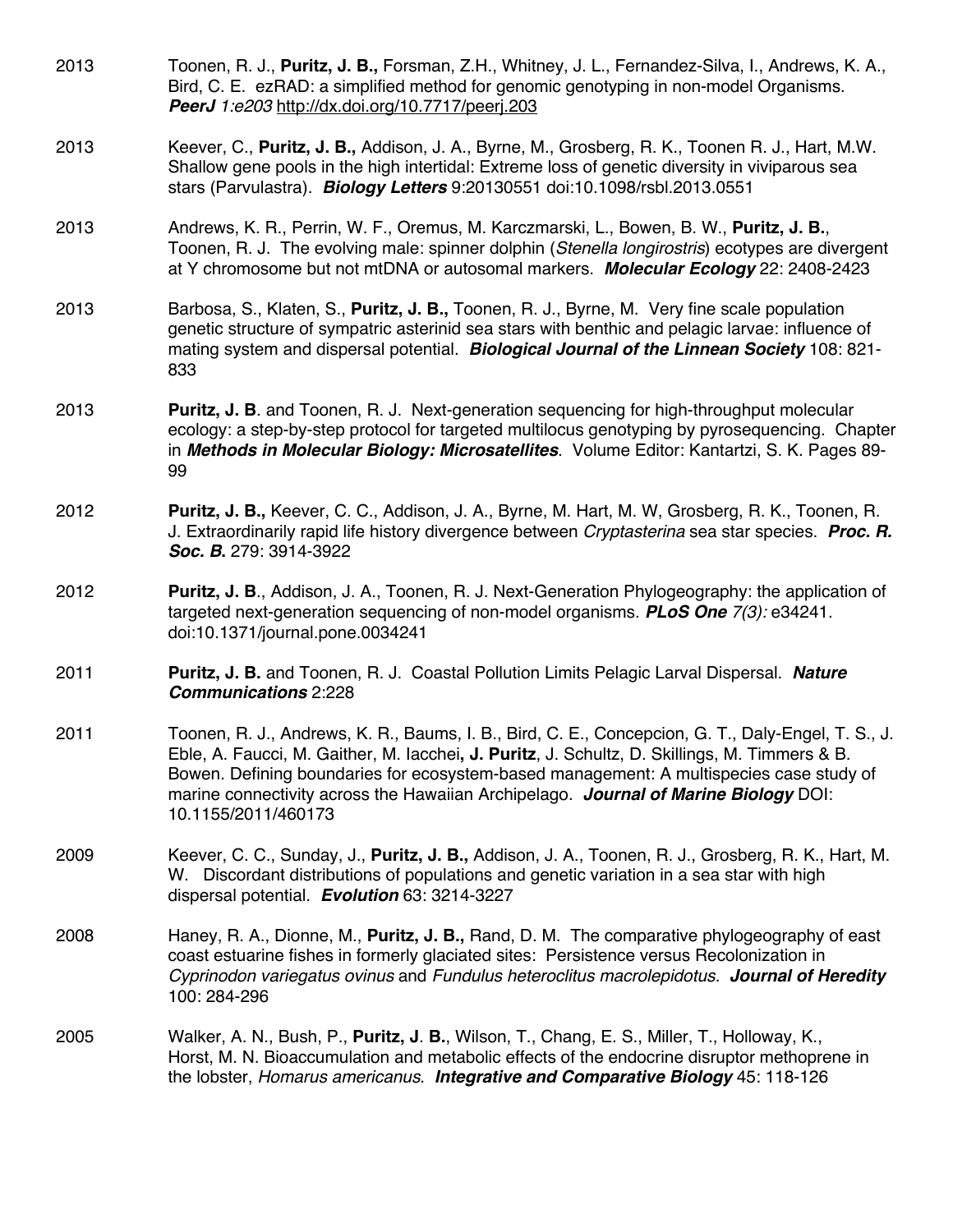## **GRANTS AWARDED**

**Total funding = \$2,040,153**

| 2021 | <b>National Science Foundation</b><br>How do multiple coastal stressors structure the genomic diversity<br>of marine populations?<br>(PI Puritz; Total to Puritz: \$680,898; Project Total: \$680,898)                                                                                                  | \$680,898 |
|------|---------------------------------------------------------------------------------------------------------------------------------------------------------------------------------------------------------------------------------------------------------------------------------------------------------|-----------|
| 2020 | <b>National Science Foundation</b><br>EAGER: Development of a tool to rapidly and cost-effectively<br>sequence the exome of any organism<br>(PI Puritz; Total to Puritz: \$298,978; Project Total: \$298,978)                                                                                           | \$298,978 |
| 2019 | <b>Rhode Island Sea Grant</b><br>How do multiple coastal stressors limit oyster recruitment?<br>(PI Puritz; Total to Puritz: \$249,192; additional \$124,617 in match<br>Project Total: \$373,809)                                                                                                      | \$249,192 |
| 2019 | <b>US Fish and Wildlife Service</b><br>Assessing Horseshoe Crab Population Structure within Southern<br>New England (PIs: McManus, Ameral, and Puritz; Total to Puritz \$80,435;<br>additional match: \$43,302 (URI) & \$13,992 DEM; Project Total: \$163,715                                           | \$80,435  |
| 2019 | <b>Atlantic Coast Marine Fisheries Council</b><br>From Sequence to Consequence: Genomic Selection to Expand And<br>improve Selective Breeding for The Eastern Oyster (Eastern Oyster<br>Breeding Consortium; URI PIs: Puritz and Gomez-Chiarri;<br>Total to URI: \$690,000; Project Total: \$4,363,092) | \$690,000 |
| 2016 | Harte Research Institute Staff Innovations Grant (Declined)<br>Collaborative proposal to investigate evolutionary impacts of barotrauma<br>in red snapper                                                                                                                                               | \$5,000   |
| 2015 | <b>Texas Research Development Fund Program</b><br>Impacts of sewage effluent on genomic diversity and connectivity of<br>marine intertidal communities                                                                                                                                                  | \$20,000  |
| 2011 | NSF East Asian Pacific Science Institute Fellowship<br>Fellowship for two months of research at the University of Sydney                                                                                                                                                                                | \$8,000   |
| 2011 | University of Hawaii Graduate Student Organization<br>Travel Grant for 2011 Annual Meeting of the Western Society of Naturalists                                                                                                                                                                        | \$750     |
| 2010 | University of Hawaii Graduate Student Organization<br>Travel Grant for 2010 Benthic Ecology Meeting                                                                                                                                                                                                     | \$900     |
| 2009 | University of Hawaii Graduate Student Organization<br>Research grant for sample collection trip to California                                                                                                                                                                                           | \$750     |
| 2008 | The Charles H. and Margaret B. Edmondson Research Fund<br>Research on the population connectivity of Linckia multifora                                                                                                                                                                                  | \$1,500   |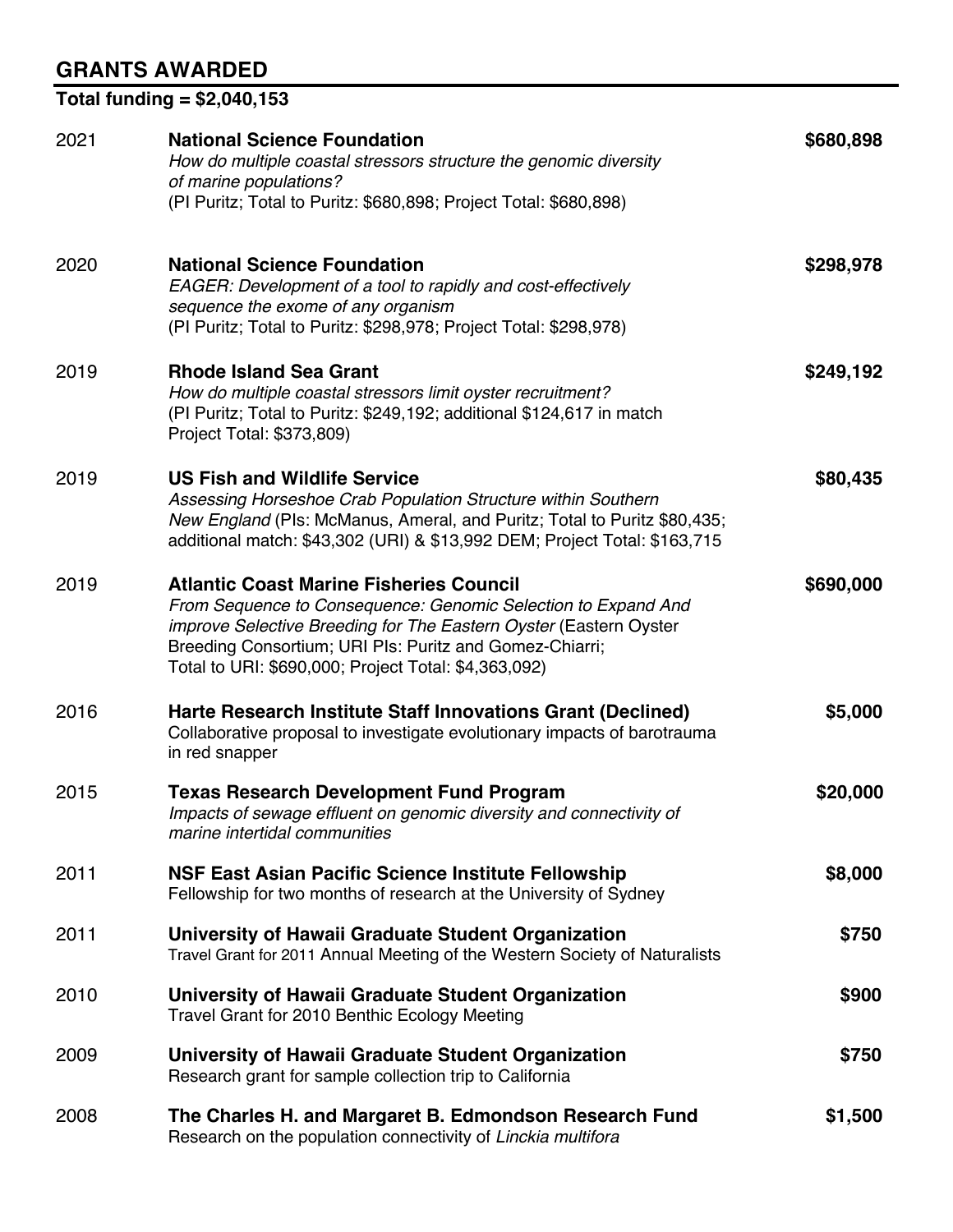| 2007             | Ecology, Evolution, and Conservation Biology Travel Grant<br>Travel Grant for 2007 Annual Meeting of the Western Society of Naturalists                                                                                                                                                                                                                     | \$750 |  |
|------------------|-------------------------------------------------------------------------------------------------------------------------------------------------------------------------------------------------------------------------------------------------------------------------------------------------------------------------------------------------------------|-------|--|
| 2007             | \$3,000<br>University of Hawaii Arts and Sciences Advisory Council Award<br>Research expedition to the Chagos Archipelago                                                                                                                                                                                                                                   |       |  |
|                  | <b>TEACHING EXPERIENCE</b>                                                                                                                                                                                                                                                                                                                                  |       |  |
| <b>Classes</b>   |                                                                                                                                                                                                                                                                                                                                                             |       |  |
| 2021             | <b>Instructor, University of Rhode Island</b><br>BIO 425G: The origins and fate of marine biodiversity: a larval perspective                                                                                                                                                                                                                                |       |  |
| 2020             | <b>Instructor, University of Rhode Island</b><br>BIO 354: Invertebrate Zoology                                                                                                                                                                                                                                                                              |       |  |
| 2019             | <b>Instructor, University of Rhode Island</b><br>BIO 425G: The origins and fate of marine biodiversity: a larval perspective                                                                                                                                                                                                                                |       |  |
| 2019             | <b>Instructor, University of Rhode Island</b><br>BIO 130: Invertebrate Zoology                                                                                                                                                                                                                                                                              |       |  |
| 2019             | <b>Instructor, University of Rhode Island</b><br>BIO 354: Invertebrate Zoology                                                                                                                                                                                                                                                                              |       |  |
| 2019             | <b>Instructor, University of Rhode Island</b><br>BIO 594: Using genomic techniques to examine the evolution of populations                                                                                                                                                                                                                                  |       |  |
| 2018             | <b>Instructor, University of Rhode Island</b><br>BIO 354: Invertebrate Zoology<br>Includes rebuilding curriculum for both lecture and lab                                                                                                                                                                                                                   |       |  |
| 2018             | <b>Instructor, University of Rhode Island</b><br>BIO 594: Using genomic techniques to examine the evolution of populations<br>New Graduate Class offered for the first time                                                                                                                                                                                 |       |  |
| 2017             | <b>Co-Instructor, University of Rhode Island</b><br>BIO 354: Invertebrate Zoology                                                                                                                                                                                                                                                                           |       |  |
| 2017             | <b>Guest Lecturer, University of Rhode Island</b><br>BIO 360: Marine Biology (1 class, Fall semester)                                                                                                                                                                                                                                                       |       |  |
| 2012             | Lecturer, University of Hawaii at Manoa<br>Instructor of record for Biology 404: Advanced Topics in Marine Biology<br>Capstone class for seniors majoring in Marine Biology                                                                                                                                                                                 |       |  |
| <b>Workshops</b> |                                                                                                                                                                                                                                                                                                                                                             |       |  |
| 2015-18          | Invited Faculty, Winter School, ETH Zürich, Switzerland<br>Bioinformatics for Adaptation Genomics: Adaptation genomics in the realm of Next-Generation<br>Sequencing data analysis<br>Funded by Adaptation to a Changing Environment initiative, ETH Zürich, Switzerland<br>Responsible for whole day workshop on "Extracting SNP data from NGS sequencing" |       |  |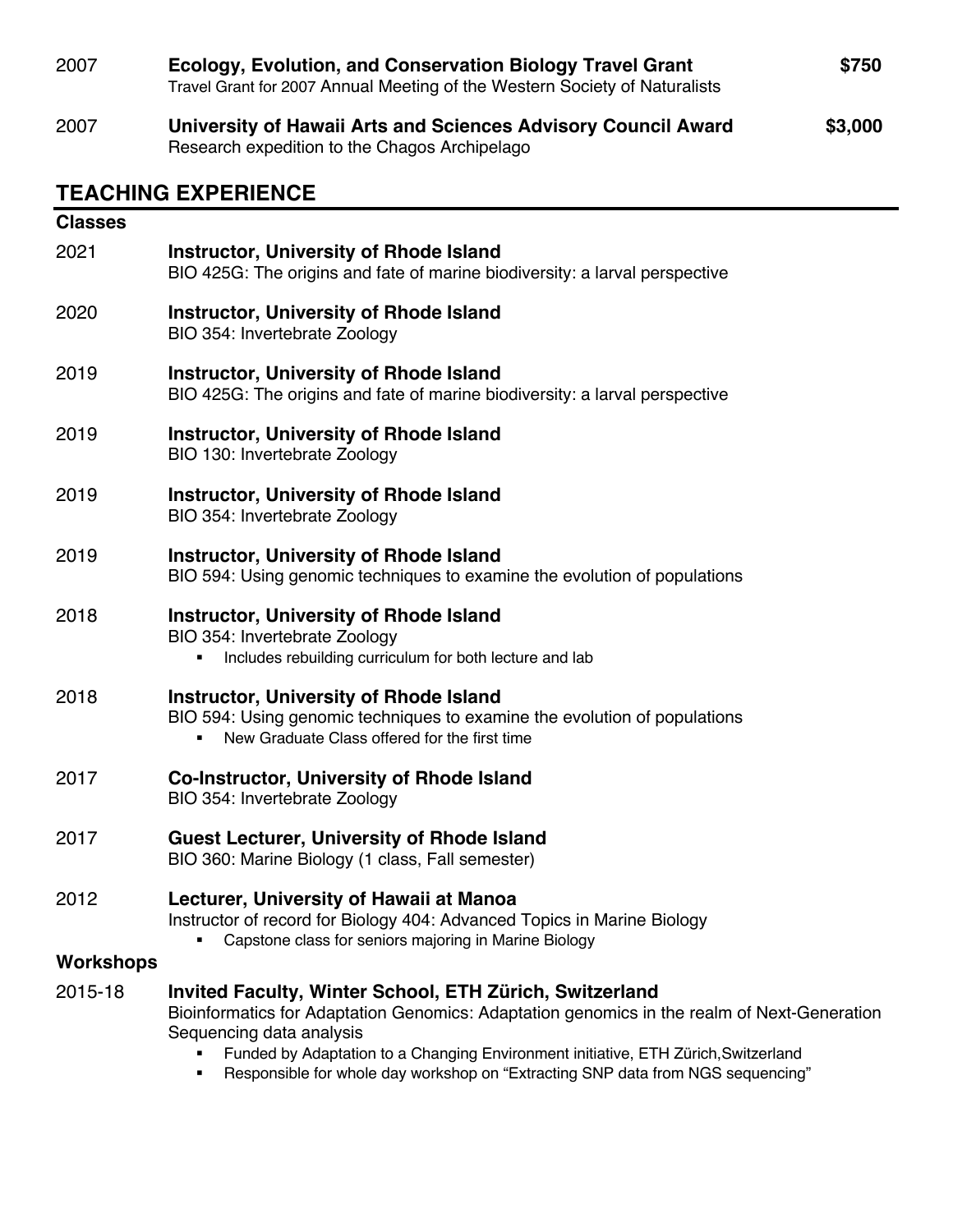#### 2015 **Invited Faculty, Nha Trang University, Vietnam**

Training workshop for Next Generation Sequencing

- § Funded by the project "Building a Mekong River genetic biodiversity research network" in the PEER program funded by USAID in the process of project implementation, NTU partnered with Old Dominion, and Texas A & M University Corpus Christi.
- Responsible for multiple day workshop on RADseg Bioinformatics

#### 2014 **Invited Faculty, De LaSalle University, Manila, Philippines**

Pacific Advanced Science Institute (PacASI) sponsored workshop: "Introduction to Genome Data Analysis: Assembly, Annotation, and Application."

- § PacASI is a partnership between the Center for Natural Science and Ecological Research at De La Salle University and the National Science Foundation Partnerships for Enhanced Engagement in Research.
- **Responsible for several lectures and hands on workshops designed for international students'** first engagement with genome scale data.

#### 2013 **Invited Faculty, Hawaii Institute of Marine Biology**

29th Annual Edwin W. Pauley Summer Program: "Advancing tools for biodiversity studies: Genomics and bioinformatics of cnidarians with a focus on corals"

**■** Responsible for developing and overseeing student research projects and for a workshop on RAD Sequencing

### **INVITED PRESENTATIONS**

| 2018 | Coastal pollution, next-generation sequencing, and the evolution of marine<br>populations<br>Department of Marine Sciences- University of Connecticut Avery Point                     |
|------|---------------------------------------------------------------------------------------------------------------------------------------------------------------------------------------|
| 2018 | Coastal pollution, next-generation sequencing, and the evolution of marine<br>populations<br>Graduate School of Oceanography- University of Rhode Island                              |
| 2018 | Coastal pollution, next-generation sequencing, and the evolution of marine<br>populations<br>Ecology and Evolutionary Biology Department- Brown University                            |
| 2017 | <b>Expressed Exome Capture Sequencing: a method for cost-effective exome</b><br>sequencing for all organisms<br>Cellular and Molecular Biology Department- University of Rhode Island |
| 2017 | Coastal pollution, next-generation sequencing, and the evolution of marine<br>populations<br>Biology Department- Woods Hole Oceanographic Institution                                 |
| 2016 | Harnessing the power of next-generation sequencing to examine the evolution of<br>marine populations<br>Department of Biological Sciences- University of Rhode Island                 |
| 2015 | Using next-generation sequencing to examine patterns of coastal genomic<br>diversity<br>Department of Biology Seminar- University of Louisiana at Lafayette                           |
| 2015 | Using next-generation sequencing to examine patterns of coastal genomic<br>diversity<br>Marine Science Center Seminar- Northeastern University                                        |

Marine Science Center Seminar- Northeastern University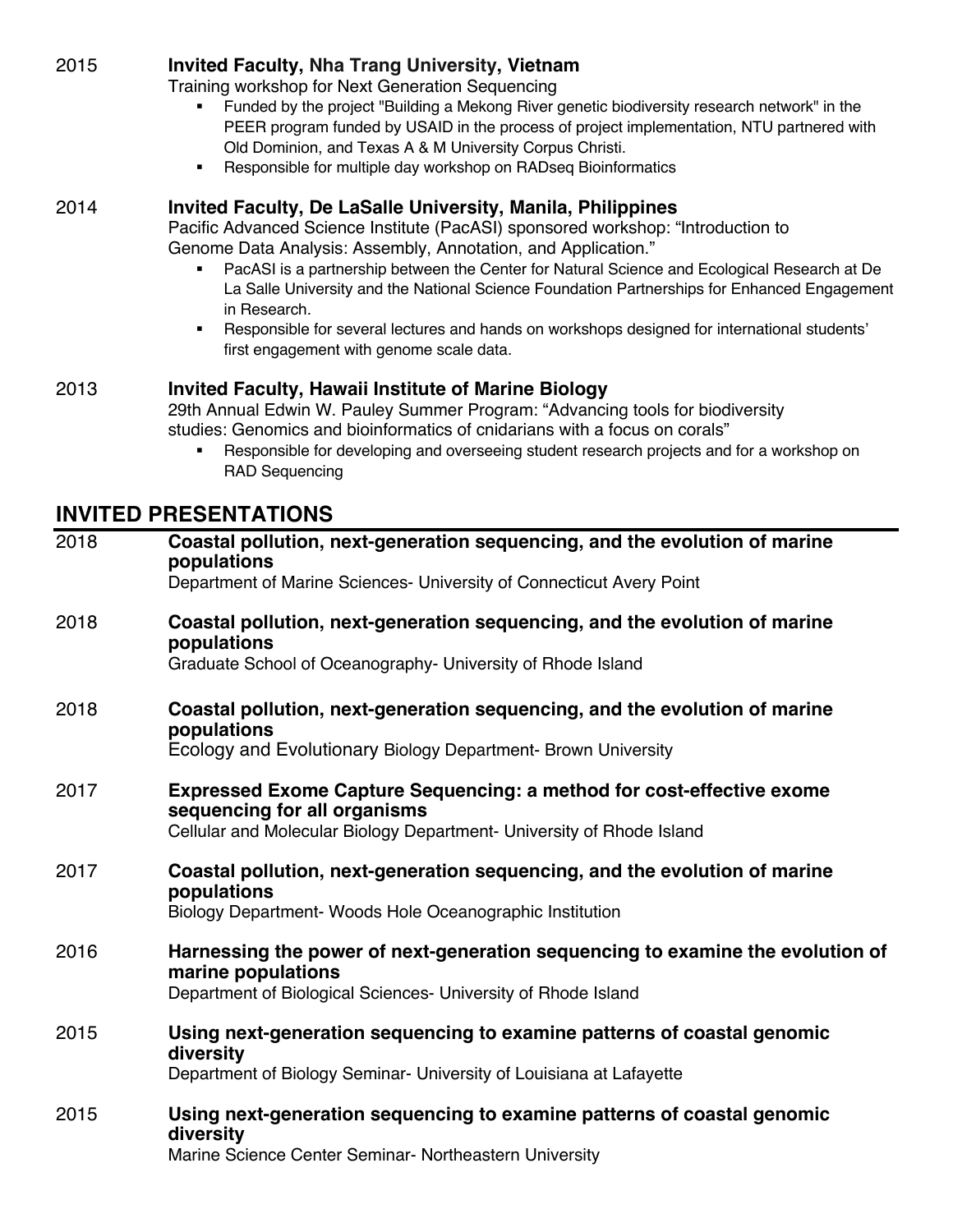| 2015 | The Seascape Genetics of Coastal Pollution<br>Waterscape Genetics- New Perspectives on Connectivity in Fluid Environments Symposium at<br>the International Association of Landscape Ecology World Congress                                                                                  |
|------|----------------------------------------------------------------------------------------------------------------------------------------------------------------------------------------------------------------------------------------------------------------------------------------------|
| 2013 | Impacts of Coastal Pollution and Life-History on Marine Population Connectivity<br><b>Biological Sciences Seminar- Old Dominion University</b>                                                                                                                                               |
| 2012 | The Impacts of Coastal Pollution on Marine Population Connectivity<br>Harte Research Institute Seminar Series- Texas A&M Corpus Christi                                                                                                                                                      |
| 2012 | The Impacts of Coastal Pollution on Marine Population Connectivity<br>Wildlife and Fisheries Sciences Brown Bag Seminar- Texas A&M University                                                                                                                                                |
| 2009 | "The Frontiers of Conservation Genetics: From Genes to Genomes" Hanauma Bay<br>Education Program Lecture Series- Hanauma Bay Nature Preserve                                                                                                                                                 |
|      | <b>CONFERENCE PRESENTATIONS (LAST 5 YEARS)</b>                                                                                                                                                                                                                                               |
|      | # post-baccalaureate mentee, * graduate student mentee                                                                                                                                                                                                                                       |
| 2020 | Unlocking the Exome: exploring de novo assembly options for capture<br>sequencing<br>Green*, J. M., and Puritz J. B. National Shellfishery Association Meeting. Baltimore, MD.<br><b>Cancelled due to Covid-19</b>                                                                           |
| 2020 | Assessing the evolutionary response of eastern oyster larvae to exposure to<br>coastal acidification and sewage effluent: a CASE study<br>Puritz, J. B., Harvey, J. A., and Lotterhos K. E. National Shellfishery Association Meeting.<br>Baltimore, MD.<br><b>Cancelled due to Covid-19</b> |
| 2019 | Assessing the evolutionary response of eastern oyster larvae to exposure to<br>coastal acidification and sewage effluent: a CASE study<br>Puritz, J. B., Harvey, J. A., and Lotterhos K. E. Evolution. Providence, RI.                                                                       |
| 2019 | Assessing the evolutionary response of eastern oyster larvae to exposure to<br>coastal acidification and sewage effluent: a CASE study<br>Puritz, J. B., and Lotterhos K. E. Aquaculture 2019. New Orleans, LA.                                                                              |
| 2018 | <b>Expressed Exome Capture Sequencing: a method for cost-effective exome</b><br>sequencing for all organisms<br>Puritz, J. B., and Lotterhos K. E. Global Invertebrate Genome Alliance. Curacao.                                                                                             |
| 2018 | <b>Expressed Exome Capture Sequencing (EecSeq): a method for cost-effective</b><br>exome sequencing of non-model organisms<br>Puritz, J. B., and Lotterhos K.E. National Shellfishery Association Meeting. Seattle, WA.                                                                      |
| 2017 | <b>Expressed Exome Capture Sequencing: a method for cost-effective exome</b><br>sequencing for all organisms<br>Puritz, J. B., and Lotterhos K.E. Western Society of Naturalists. Pasadena, CA.                                                                                              |
| 2017 | <b>Expressed Exome Capture Sequencing: a method for cost-effective exome</b><br>sequencing for all organisms<br>Puritz, J. B., and Lotterhos K.E. Evolution. Portland, OR.                                                                                                                   |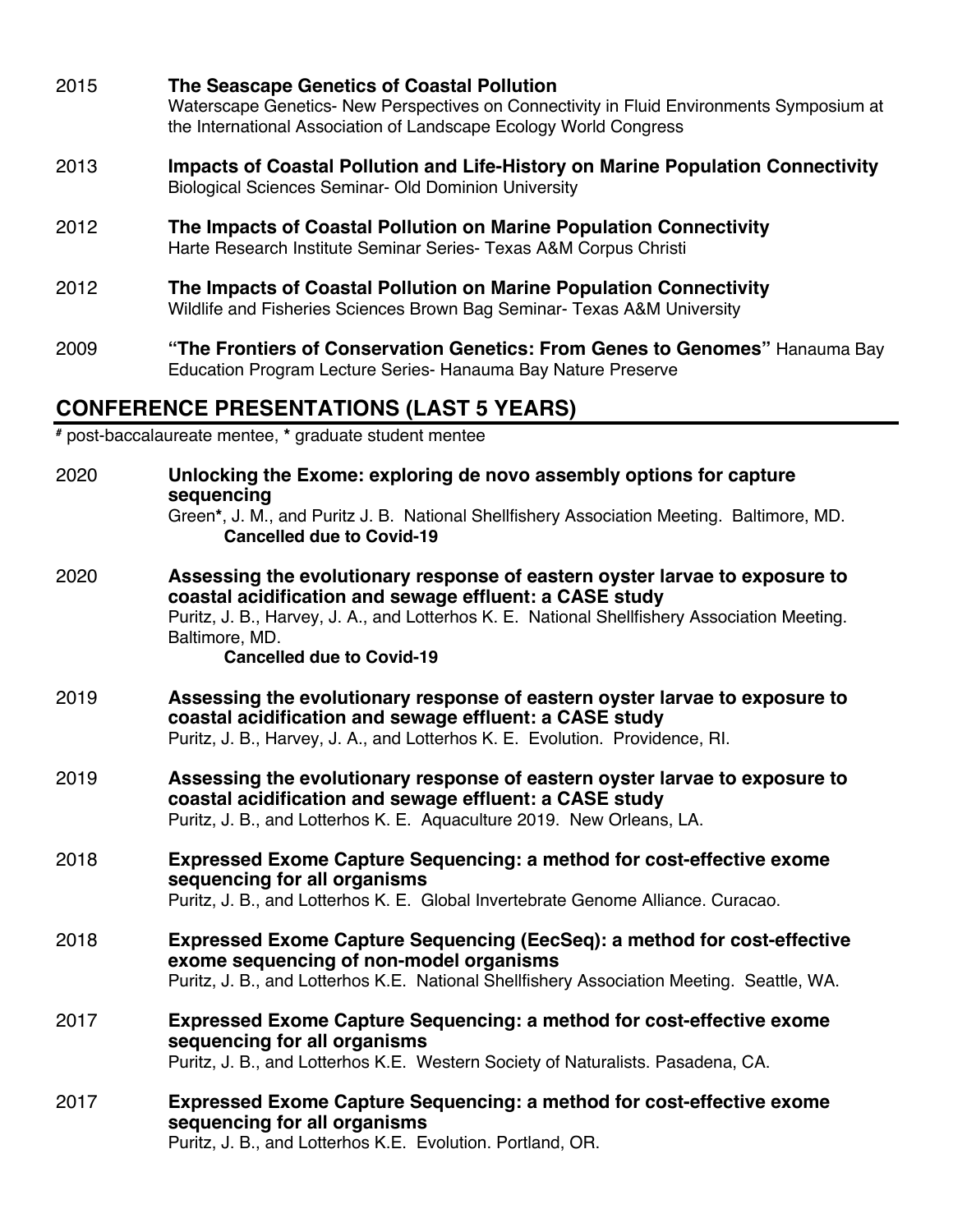| 2016<br>inference from RAD sequencing<br>Puritz, J. B., Portnoy, D. S., Gold, J. R. Evolution. Raleigh, NC<br>Testing the Genomic Impacts of the DWH Oil Spill on Red Snapper<br>2016<br>Conference. Tampa Bay, FL.<br>2015<br>(Lutjanus campechanus) in the northern Gulf of Mexico<br>Puritz, J. B., Portnoy, D. S., Gold, J. R. American Fisheries Society. Portland, OR.<br>2014<br><b>Gulf of Mexico and Atlantic Ocean</b><br>Puritz, J. B., Hollenbeck, C. M., Gold, J. R. Evolution. | 2017 | Expressed Exome Capture Sequencing (EecSeq): a method for cost-effective<br>exome sequencing of non-model organisms<br>Puritz, J. B., and Lotterhos K.E. National Shellfishery Association Meeting. Knoxville, TN. |
|----------------------------------------------------------------------------------------------------------------------------------------------------------------------------------------------------------------------------------------------------------------------------------------------------------------------------------------------------------------------------------------------------------------------------------------------------------------------------------------------|------|--------------------------------------------------------------------------------------------------------------------------------------------------------------------------------------------------------------------|
|                                                                                                                                                                                                                                                                                                                                                                                                                                                                                              |      | Mind the gap: the effects of INDELs and over-splitting on population genetic                                                                                                                                       |
|                                                                                                                                                                                                                                                                                                                                                                                                                                                                                              |      | Puritz, J. B., Portnoy, D. S., Gold, J. R. Gulf of Mexico Oil Spill and Ecosystem Science                                                                                                                          |
|                                                                                                                                                                                                                                                                                                                                                                                                                                                                                              |      | Variable patterns of genomic diversity in young-of-the-year Red Snapper                                                                                                                                            |
|                                                                                                                                                                                                                                                                                                                                                                                                                                                                                              |      | Genomic Studies of Red Snapper (Lutjanus campechanus) in U.S. Waters of the                                                                                                                                        |

# **CONFERENCE POSTERS (LAST 5 YEARS) #** post-baccalaureate mentee, **\*** graduate student mentee

| 2020 | Investigating the effects of coastal stressors on the connectivity of oyster<br>populations in Narragansett Bay<br>Zyck*, A., Gallagher#, A., Padro#, N., Puritz J. B. National Shellfishery Association Meeting.<br>Baltimore, MD. |
|------|-------------------------------------------------------------------------------------------------------------------------------------------------------------------------------------------------------------------------------------|
|      | <b>Cancelled due to Covid-19</b>                                                                                                                                                                                                    |
| 2020 | CASE-ing out the transcriptomics of multiple coastal anthropogenic stressors on<br>eastern oyster larvae                                                                                                                            |
|      | Schedl#, M., Harvey, J. A., Lotterhos, K. E., Puritz, J. B. National Shellfishery Association<br>Meeting. Baltimore, MD.<br><b>Cancelled due to Covid-19</b>                                                                        |
| 2020 | Understanding the effects of multiple stressors on oyster larvae<br>Tarrant#, M., Zyck*, A., Schedl#, M., Puritz J. B. National Shellfishery Association Meeting.<br>Baltimore, MD.<br><b>Cancelled due to Covid-19</b>             |
| 2019 | Assessing the evolutionary response of eastern oyster larvae to exposure to<br>coastal acidification and sewage effluent: a CASE study<br>Puritz, J. B., Harvey, J. A., Lotterhos K.E. Gordon Research Conference: Ecological and   |
|      | <b>Evolutionary Genomics.</b>                                                                                                                                                                                                       |
| 2019 | <b>Expressed Exome Capture Sequencing: a method for cost-effective exome</b><br>sequencing for all organisms<br>Puritz, J. B., and Lotterhos K.E. Evolution. Providence, RI.                                                        |
| 2019 | CASE-ing out the transcriptomics of multiple coastal stressors<br>Schedl <sup>#</sup> , M., Harvey, J. A., Lotterhos, K. E., Puritz, J. B. Evolution. Providence, Rl.                                                               |
| 2019 | Understanding the impacts of sewage effluent on the genomic diversity and<br>population connectivity of the fiddler crab (Uca rapax)<br>Zyck*, A. H., Dimens, P., Willis, S., Portnoy, D., Puritz J. B. Evolution. Providence, RI.  |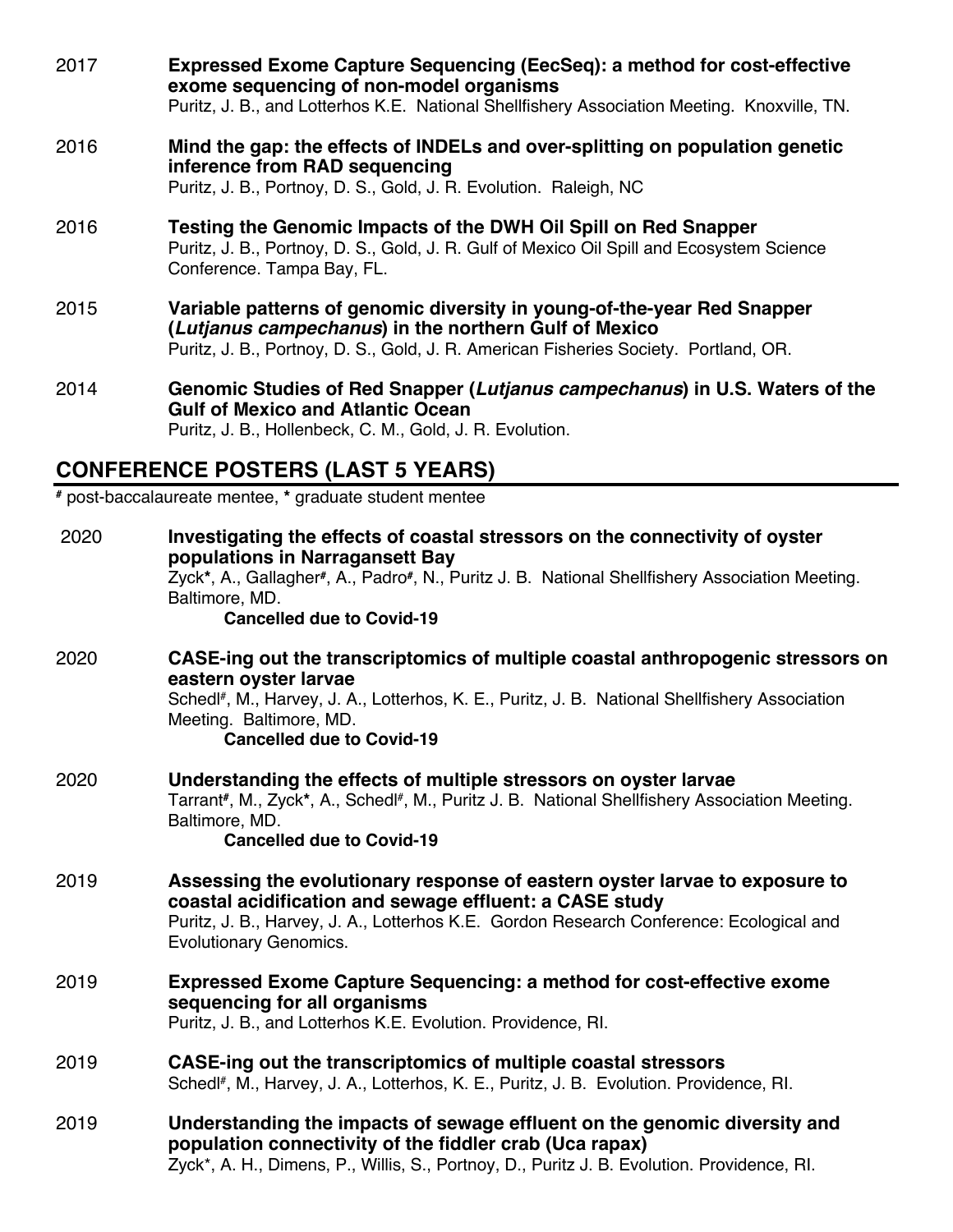| 2019 | An Analysis of Population Structure, Genetic Variation and Outlier SNPs in the<br>Eastern Oyster, Crassostrea virginica                    |  |  |
|------|--------------------------------------------------------------------------------------------------------------------------------------------|--|--|
|      | Weedop, K. B., Freeman, K., Roberts, E., Proestou, D., Puritz, J. B., Gomez-Chiarri, M., and<br>Lotterhos K. E. Evolution. Providence, RI. |  |  |
| 2019 | Unlocking the exome: exploring de novo assembly options for expressed exome<br>capture sequencing                                          |  |  |
|      | Green*, J. M., and Puritz J. B. Evolution. Providence, RI.                                                                                 |  |  |
| 2018 | Unlocking the Exome: exploring de novo assembly options for capture<br>sequencing                                                          |  |  |
|      | Green <sup>#</sup> , J. M., and Puritz J. B. Western Society of Naturalists.                                                               |  |  |
| 2015 | Fishing for selection, but only catching bias: examining library effects in double-<br>digest RAD data in non-model marine species         |  |  |
|      | Puritz, J. B., Hollenbeck, C. M., Gold, J. R. Plant and Animal Genomes. San Diego, CA.                                                     |  |  |

## **MENTORING**

#### *Undergraduate*

| $2020 -$  | Nina Padro, Anna Sorgie, Nadia Moss, Seraphina Satkowski, Allison Gallagher |
|-----------|-----------------------------------------------------------------------------|
| 2019-2020 | Melati Tarrant, Allison Gallagher, Nina Padro                               |
| 2018-2019 | Emma Ferrante, Kevin Dyer, Marygrace Trousdell                              |
| 2017-2018 | Elliot Vosburgh, Kate Leiden                                                |
|           |                                                                             |

#### *Primary Graduate Advisor*

| 2020-    | Megan Guidry   | PhD. | <b>Biological and Environmental Sciences</b> |
|----------|----------------|------|----------------------------------------------|
| $2019 -$ | Natalie Ameral | MS.  | <b>Biological and Environmental Sciences</b> |
| $2019 -$ | Jacob Green    | PhD. | <b>Biological and Environmental Sciences</b> |
| $2018 -$ | Amaelia Zyck   | PhD. | <b>Biological and Environmental Sciences</b> |

#### *Graduate Committees*

- 2019- Benjamin Ha, PhD. Ecology and Evolutionary Biology (UCLA).
- 2019- Ian Bishop, PhD. Graduate School of Oceanography.
- 2019- Samuel Gurr, PhD. Biological and Environmental Sciences.
- 2018- Erin Borbee, PhD. Biological and Environmental Sciences.
- 2019 Martin Hellwig, PhD. Computer Science.
- 2018-19 Evelyn Takyi, MS. Biological and Environmental Sciences
- Patricia M. Cockett, MS. Biology (Texas A&M Corpus Christi).

## **PROFESSIONAL SERVICE**

| $2018 -$ | <b>Functional Re-annotation of Oyster Genomes with Epigenetic Resources</b><br>(FROGER) working group<br>Participant |
|----------|----------------------------------------------------------------------------------------------------------------------|
| $2018 -$ | <b>Moorea Coral Reef LTER Connectivity working group</b><br>Participant                                              |
| $2018 -$ | Equity, inclusion, diversity committee, Biological Sciences<br>Member                                                |
| $2018 -$ | Committee to establish a graduate Data Science Program at URI                                                        |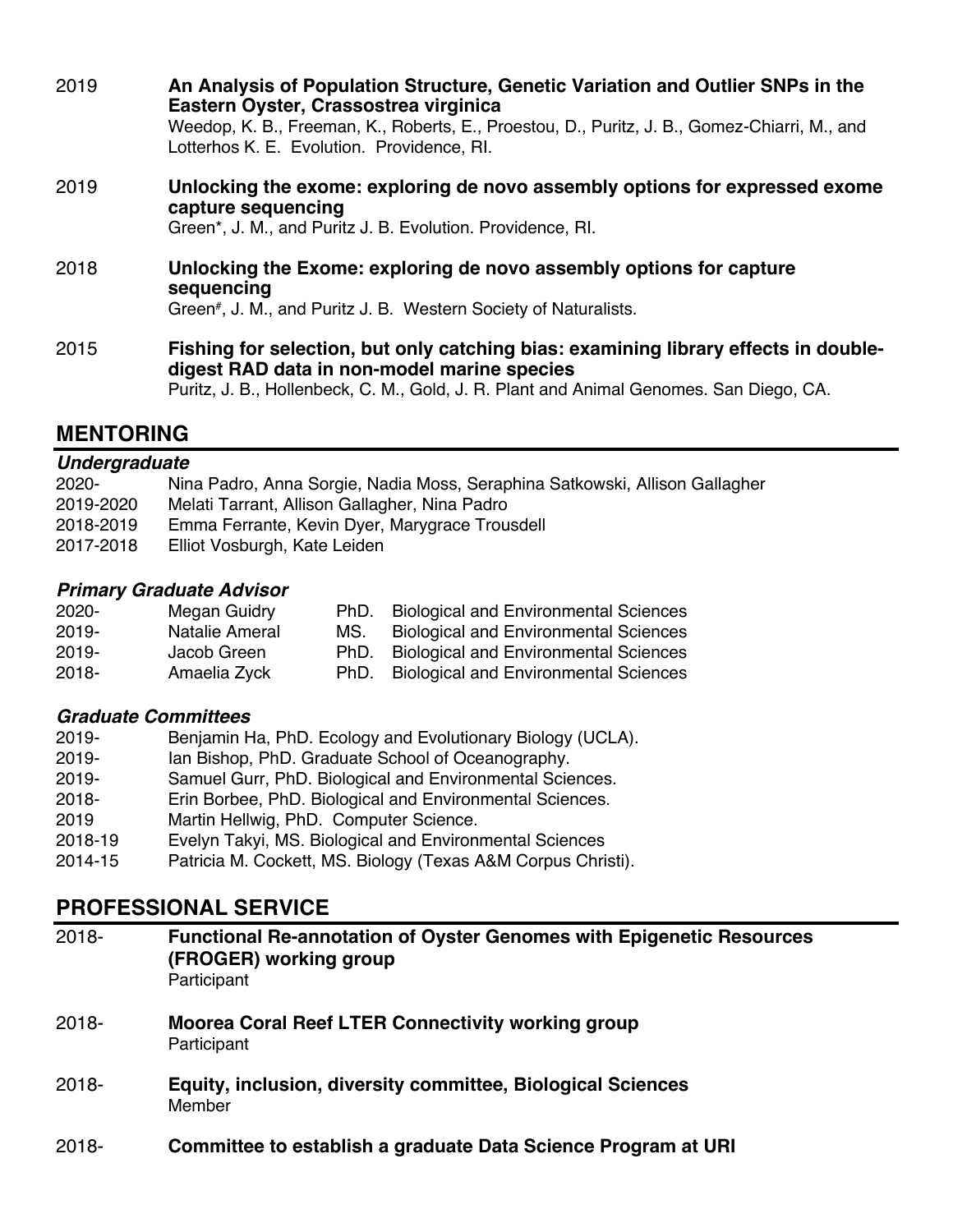Member

- 2017- **Eastern Oyster Genome Consortium working group** Participant, leading genome description manuscript
- 2014- **dDocent RADseq Bioinformatics pipeline** Developer, software has over 32,000 downloads and website with 40,000 visitors
- 2019 **Faculty host at URI Welcome Day**
- 2018-2019 **Ad hoc committee for Cruickshank Lecture, Biological Sciences Chair**
- 2018 **The power of RNA: Broad application of RNA-based sequencing for transcriptome and genome analysis** Science Webinar- AAAS (LINK)
- 2017 **Faculty host at URI Fall Open House (both events)**
- 2015-16 **HRI Senior Research Staff Steering Committee Member** Initiated the HRI Staff Innovations Grant Program

#### *Peer Reviewer*

*Proceedings of the Royal Society B Ecology and Evolution Evolution JEMBE MEPS Biological Invasions Molecular Ecology Journal of Heredity Marine Biology BioScience PLoS One Conservation Genetics Conservation Genetics Resources Heredity Aquatic Biology Genetica PeerJ PLoS Genetics Axios Biology Letters Nature Protocols Open Science Journal of Fish Biology Molecular Ecology Resources (X3) Genome Biology and Evolution Scientific Reports Methods in Ecology and Evolution Hydrobiologia Diversity and Distribution G3: Genes|Genomes|Genetics New Zeal J Mar Fres NSF:* Bio. Oce.

- 
- 

## **AWARDS AND HONORS**

| 2015    | <b>Top 300 Reviewers of Molecular Ecology</b>                              |
|---------|----------------------------------------------------------------------------|
| 2009.11 | Best Paper Honorable Mention, Albert L. Tester Memorial Symposium          |
| 2005-06 | National Science Foundation Graduate Research Fellowship Honorable Mention |

## **PUBLIC OUTREACH**

2017- **Skype a Scientist**

The Skype a Scientist matches scientists with classrooms around the world! Scientists will skype into the classroom for 30-60 minute Q and A sessions that can cover the scientist's expertise or what it's like to be a scientist

#### 2016- **Scientist Pen pal**

Working with Letters to a Pre-Scientist (http://www.prescientist.org) to connect with middle school students who want to learn more about being a scientist